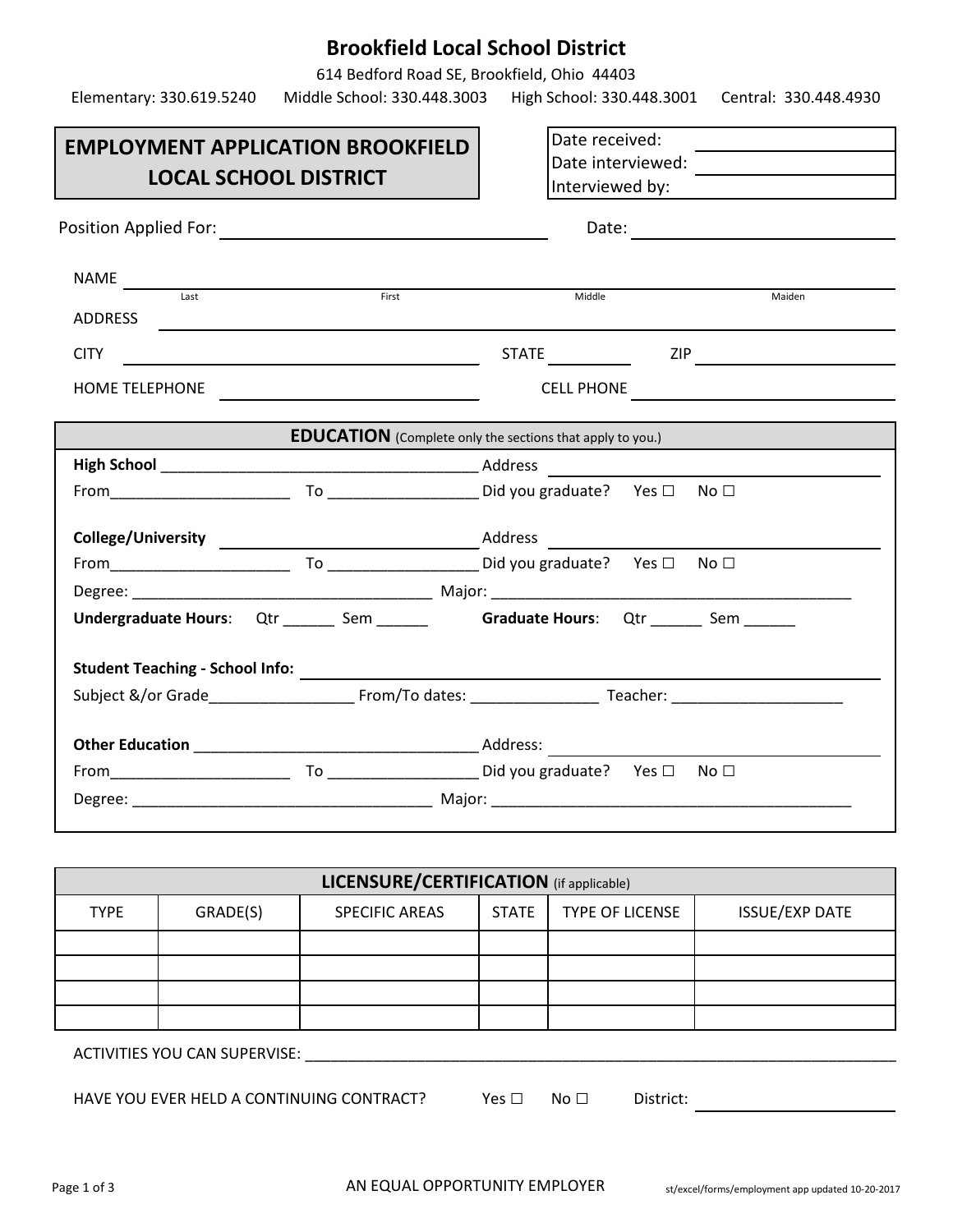### **Brookfield Local School District**

614 Bedford Road SE, Brookfield, Ohio 44403

Elementary: 330.619.5240 Middle School: 330.448.3003 High School: 330.448.3001 Central: 330.448.4930 **PREVIOUS EMPLOYMENT** (Brookfield Local School District reserves the right to contact current &/or former employers.) **MOST RECENT JOB FIRST:** If you have a resume, attach to application & leave this section blank. **Name and Address of Employer:** Phone: ( ) Job Title (or grade/subject taught): Supervisor's Name: The Contract of Contract (Mo) The Contract (Mo) To: (Mo) (Yr) (Yr) Contract (Yr) Contract ( Reason for leaving: **Name and Address of Employer:** Phone: ( ) Job Title (or grade/subject taught): Supervisor's Name: From: (Mo)\_\_\_\_\_\_ (Yr)\_\_\_\_\_ To: (Mo)\_\_\_\_\_ (Yr) \_\_\_\_\_ Reason for leaving: **Name and Address of Employer:** Phone: ( ) Job Title (or grade/subject taught): Supervisor's Name: example and the state of the From: (Mo) \_\_\_\_\_\_ (Yr) \_\_\_\_\_ To: (Mo) (Yr) Reason for leaving: **Name and Address of Employer:** Phone: ( ) Job Title (or grade/subject taught): Supervisor's Name: The Control of Control of Control (Mo) \_\_\_\_\_\_\_ (Yr) \_\_\_\_\_\_ To: (Mo) \_\_\_\_ (Yr) Reason for leaving: **MILITARY SERVICE** (if applicable) Branch: From: (Mo)\_\_\_\_\_\_ (Yr)\_\_\_\_\_ To: (Mo)\_\_\_\_\_ (Yr) \_\_\_\_\_ Rank at discharge: \_\_\_\_\_\_\_ Type of Discharge: \_\_\_\_\_\_\_\_\_\_\_\_\_\_\_\_\_\_\_\_\_\_\_\_\_\_\_\_\_\_\_\_\_\_\_\_If other than honorable, please explain: \_\_\_\_\_\_\_\_\_\_\_\_\_\_\_ **PROFESSIONAL REFERENCES** (Please list three (3) professional references, with at least one from a previous employer.) NAME RELATIONSHIP ADDRESS PHONE NUMBER